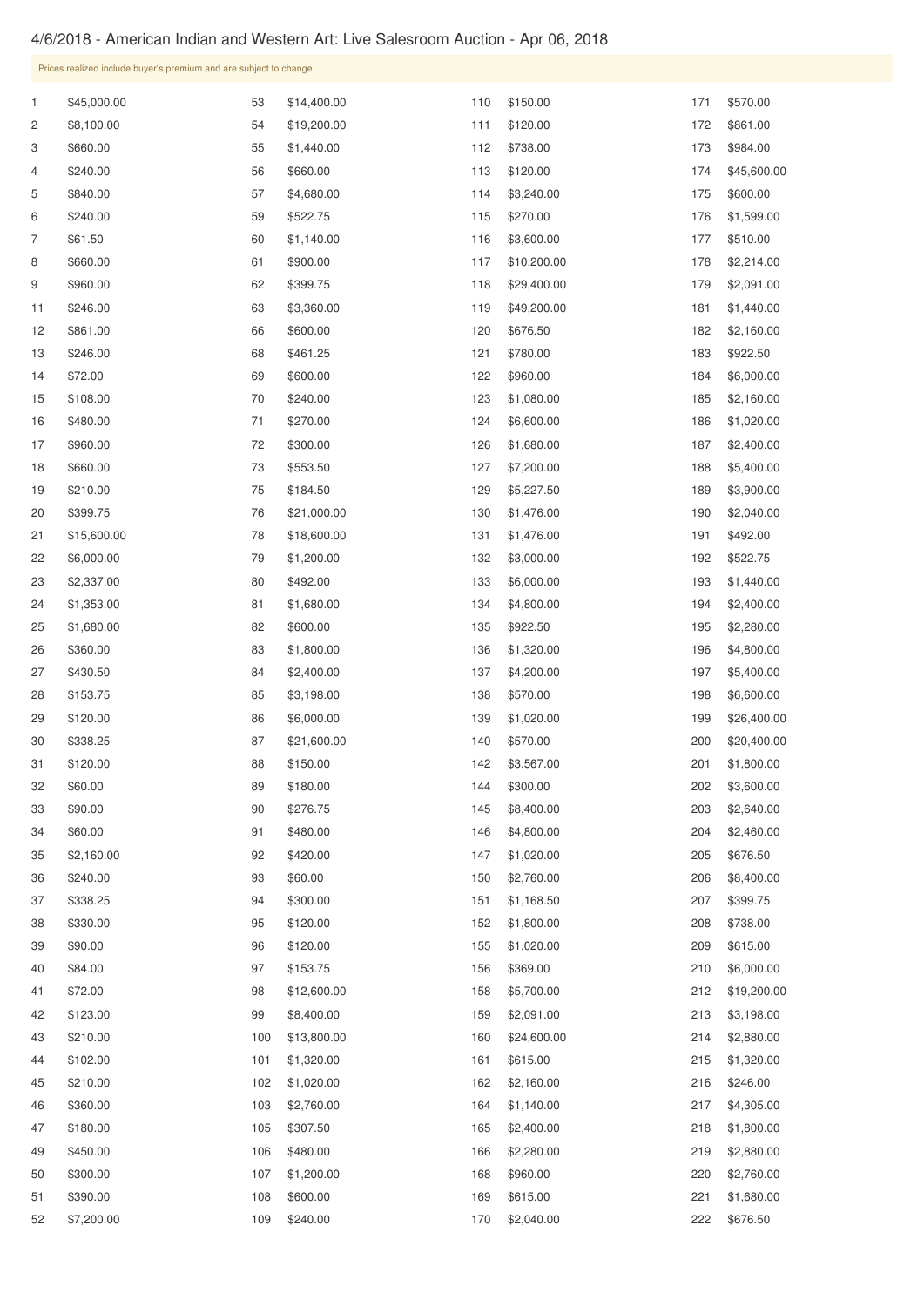## 4/6/2018 - American Indian and Western Art: Live Salesroom Auction - Apr 06, 2018

\$1,800.00

\$3,198.00

|     | Prices realized include buyer's premium and are subject to change. |     |            |     |             |     |             |  |  |
|-----|--------------------------------------------------------------------|-----|------------|-----|-------------|-----|-------------|--|--|
| 223 | \$2,400.00                                                         | 285 | \$6,600.00 | 339 | \$5,100.00  | 393 | \$799.50    |  |  |
| 224 | \$5,700.00                                                         | 286 | \$922.50   | 341 | \$1,168.50  | 396 | \$15,990.00 |  |  |
| 225 | \$1,722.00                                                         | 287 | \$2,214.00 | 342 | \$2,337.00  | 397 | \$24,000.00 |  |  |
| 226 | \$861.00                                                           | 288 | \$9,000.00 | 343 | \$3,198.00  | 398 | \$2,583.00  |  |  |
| 227 | \$1,476.00                                                         | 293 | \$480.00   | 344 | \$1,845.00  | 399 | \$5,700.00  |  |  |
| 228 | \$922.50                                                           | 294 | \$2,520.00 | 345 | \$1,476.00  | 400 | \$4,200.00  |  |  |
| 229 | \$1,200.00                                                         | 295 | \$2,280.00 | 346 | \$1,845.00  | 401 | \$3,120.00  |  |  |
| 230 | \$360.00                                                           | 296 | \$660.00   | 347 | \$1,140.00  | 402 | \$1,353.00  |  |  |
| 231 | \$2,583.00                                                         | 297 | \$1,680.00 | 348 | \$6,765.00  | 403 | \$2,400.00  |  |  |
| 232 | \$461.25                                                           | 298 | \$2,460.00 | 349 | \$1,353.00  | 405 | \$1,845.00  |  |  |
| 233 | \$480.00                                                           | 299 | \$1,020.00 | 350 | \$1,107.00  | 406 | \$799.50    |  |  |
| 234 | \$4,920.00                                                         | 300 | \$861.00   | 351 | \$2,706.00  | 407 | \$1,845.00  |  |  |
| 235 | \$430.50                                                           | 301 | \$1,080.00 | 352 | \$1,800.00  | 408 | \$1,599.00  |  |  |
| 237 | \$1,200.00                                                         | 302 | \$450.00   | 353 | \$5,100.00  | 409 | \$1,920.00  |  |  |
| 238 | \$1,440.00                                                         | 303 | \$1,168.50 | 355 | \$1,200.00  | 410 | \$4,320.00  |  |  |
| 239 | \$3,600.00                                                         | 304 | \$1,440.00 | 356 | \$1,476.00  | 411 | \$1,320.00  |  |  |
| 240 | \$2,640.00                                                         | 305 | \$2,160.00 | 357 | \$600.00    | 412 | \$1,168.50  |  |  |
| 241 | \$28,800.00                                                        | 306 | \$1,107.00 | 358 | \$3,075.00  | 413 | \$3,120.00  |  |  |
| 242 | \$2,460.00                                                         | 307 | \$570.00   | 359 | \$3,120.00  | 414 | \$960.00    |  |  |
| 243 | \$1,320.00                                                         | 308 | \$960.00   | 360 | \$14,760.00 | 415 | \$7,380.00  |  |  |
| 244 | \$1,200.00                                                         | 309 | \$1,080.00 | 361 | \$984.00    | 416 | \$600.00    |  |  |
| 245 | \$3,075.00                                                         | 310 | \$1,080.00 | 362 | \$2,460.00  | 417 | \$3,360.00  |  |  |
| 246 | \$1,045.50                                                         | 311 | \$2,214.00 | 364 | \$492.00    | 418 | \$1,353.00  |  |  |
| 247 | \$799.50                                                           | 312 | \$984.00   | 365 | \$7,380.00  | 419 | \$3,567.00  |  |  |
| 248 | \$584.25                                                           | 313 | \$1,800.00 | 366 | \$1,200.00  | 420 | \$3,000.00  |  |  |
| 249 | \$1,200.00                                                         | 314 | \$660.00   | 367 | \$960.00    | 421 | \$600.00    |  |  |
| 250 | \$553.50                                                           | 315 | \$1,140.00 | 368 | \$1,020.00  | 422 | \$1,845.00  |  |  |
| 252 | \$900.00                                                           | 316 | \$246.00   | 369 | \$660.00    | 423 | \$1,845.00  |  |  |
| 253 | \$3,360.00                                                         | 317 | \$1,200.00 | 370 | \$1,080.00  | 424 | \$984.00    |  |  |
| 254 | \$3,360.00                                                         | 318 | \$570.00   | 371 | \$720.00    | 425 | \$1,722.00  |  |  |
| 255 | \$16,800.00                                                        | 319 | \$390.00   | 372 | \$1,800.00  | 426 | \$840.00    |  |  |
| 257 | \$9,600.00                                                         | 320 | \$553.50   | 373 | \$1,440.00  | 427 | \$420.00    |  |  |
| 258 | \$20,400.00                                                        | 321 | \$270.00   | 375 | \$5,100.00  | 428 | \$522.75    |  |  |
| 259 | \$960.00                                                           | 322 | \$2,460.00 | 376 | \$2,520.00  | 429 | \$922.50    |  |  |
| 260 | \$450.00                                                           | 323 | \$660.00   | 377 | \$1,080.00  | 430 | \$799.50    |  |  |
| 261 | \$1,080.00                                                         | 324 | \$570.00   | 378 | \$1,440.00  | 431 | \$369.00    |  |  |
| 264 | \$2,040.00                                                         | 325 | \$600.00   | 379 | \$2,091.00  | 433 | \$960.00    |  |  |
| 265 | \$1,020.00                                                         | 326 | \$3,000.00 | 380 | \$1,080.00  | 434 | \$420.00    |  |  |

| 267 | \$900.00    | 328 | \$1,680.00 | 382 | \$3,480.00 | 436 | \$676.50   |
|-----|-------------|-----|------------|-----|------------|-----|------------|
| 270 | \$615.00    | 329 | \$3,600.00 | 383 | \$3,198.00 | 437 | \$960.00   |
| 271 | \$6,765.00  | 330 | \$922.50   | 384 | \$1,107.00 | 438 | \$3,997.50 |
| 273 | \$3,120.00  | 331 | \$522.75   | 385 | \$1,800.00 | 439 | \$4,200.00 |
| 274 | \$55,200.00 | 332 | \$1,045.50 | 386 | \$2,460.00 | 440 | \$3,567.00 |
| 276 | \$3,567.00  | 333 | \$738.00   | 387 | \$2,400.00 | 441 | \$1,476.00 |
| 277 | \$6,765.00  | 334 | \$1,599.00 | 388 | \$1,045.50 | 443 | \$540.00   |
| 278 | \$19,200.00 | 335 | \$3,000.00 | 389 | \$840.00   | 444 | \$1,200.00 |
| 279 | \$7,995.00  | 336 | \$3,444.00 | 390 | \$1,800.00 | 445 | \$492.00   |
| 280 | \$11,400.00 | 337 | \$3,075.00 | 391 | \$1,599.00 | 446 | \$738.00   |
| 281 | \$7,800.00  | 338 | \$492.00   | 392 | \$2,760.00 | 447 | \$861.00   |

\$660.00

\$900.00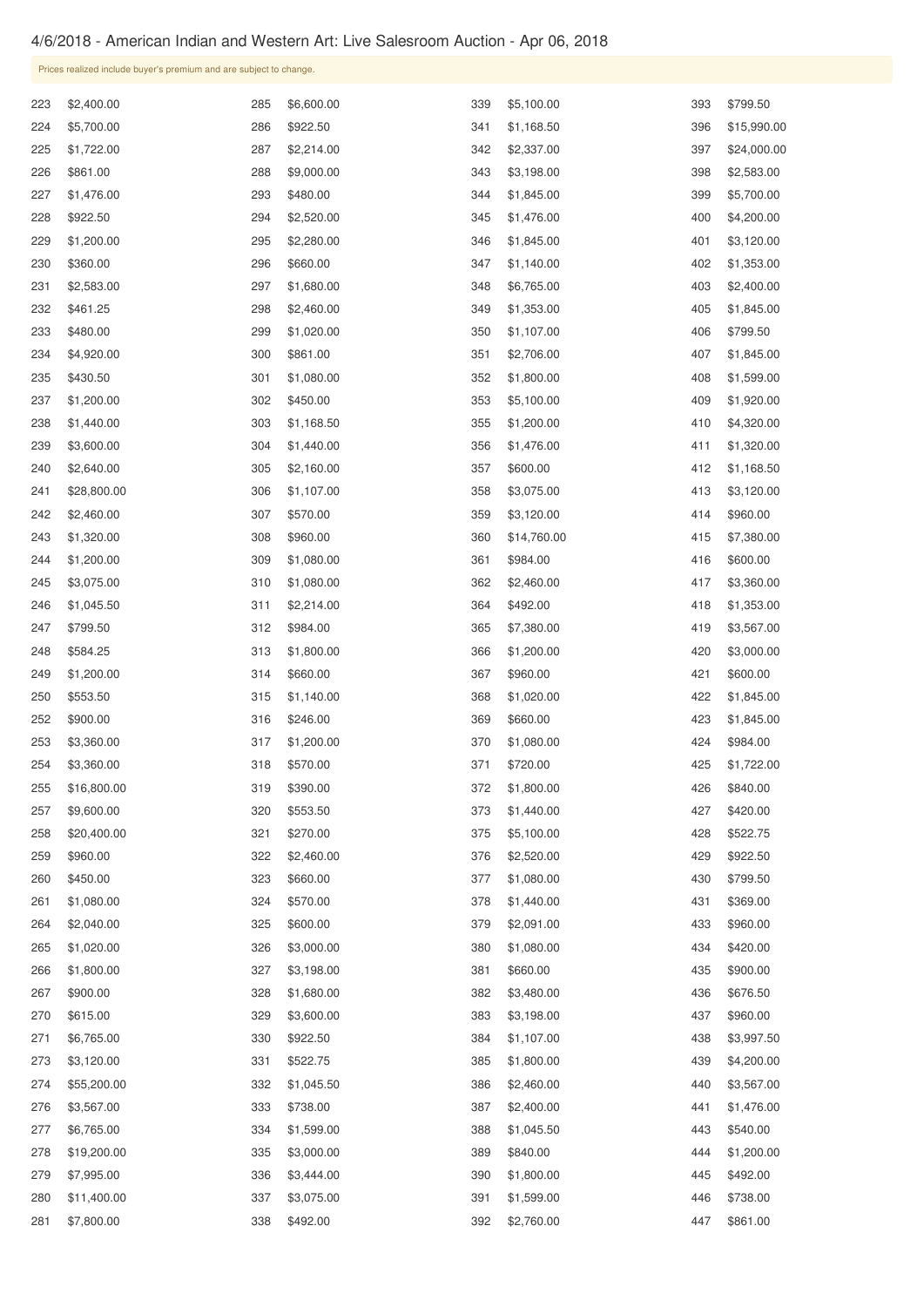## 4/6/2018 - American Indian and Western Art: Live Salesroom Auction - Apr 06, 2018

| Prices realized include buyer's premium and are subject to change. |                                        |            |            |             |                          |            |  |  |  |
|--------------------------------------------------------------------|----------------------------------------|------------|------------|-------------|--------------------------|------------|--|--|--|
|                                                                    | 451                                    | \$7,800.00 | 458        | \$23,370.00 | 466                      | \$1,968.00 |  |  |  |
|                                                                    | 452                                    | \$9,600.00 | 460        | \$480.00    | 467                      | \$600.00   |  |  |  |
|                                                                    | 453                                    |            | 461        | \$3,000.00  | 468                      | \$2,091.00 |  |  |  |
|                                                                    | 454                                    | \$2,400.00 | 462        |             |                          | \$2,160.00 |  |  |  |
|                                                                    | 455                                    | \$2,706.00 | 463        | \$676.50    | 470                      | \$1,440.00 |  |  |  |
|                                                                    | 456                                    | \$3,600.00 | 464        | \$2,214.00  | 471                      | \$1,020.00 |  |  |  |
|                                                                    | 457                                    | \$1,680.00 | 465        |             | 472                      | \$1,020.00 |  |  |  |
|                                                                    | \$2,091.00<br>\$3,900.00<br>\$1,800.00 |            | \$1,440.00 |             | \$5,400.00<br>\$1,045.50 | 469        |  |  |  |